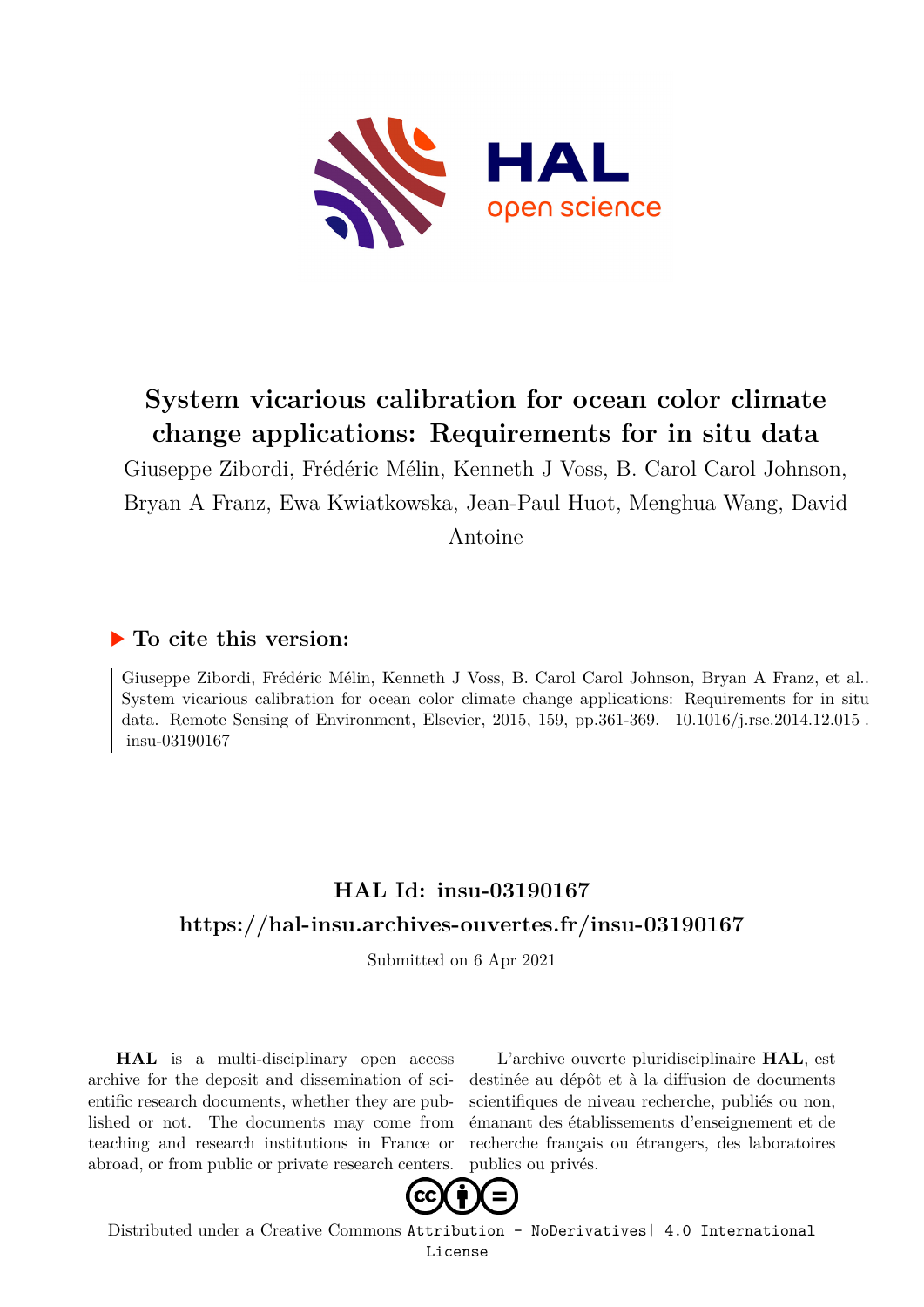

Contents lists available at ScienceDirect

### Remote Sensing of Environment



journal homepage:<www.elsevier.com/locate/rse>

## System vicarious calibration for ocean color climate change applications: Requirements for in situ data



Giuseppe Zibordi <sup>a,\*</sup>, Frédéric Mélin <sup>a</sup>, Kenneth J. Voss <sup>b</sup>, B. Carol Johnson <sup>c</sup>, Bryan A. Franz <sup>d</sup>, Ewa Kwiatkowska <sup>e</sup>, Jean-Paul Huot <sup>f</sup>, Menghua Wang <sup>g</sup>, David Antoine <sup>h,i</sup>

<sup>a</sup> European Commission, Joint Research Centre, Ispra, Italy

**b** Physics Department, University of Miami, Coral Gables, FL, USA

 $c$  Sensor Science Division, National Institute of Standards and Technology, Gaithersburg, MD, USA

<sup>d</sup> National Aeronautics and Space Administration, Goddard Space Flight Center, Greenbelt, MD, USA

<sup>e</sup> EUMETSAT, Remote Sensing and Products Division, Darmstadt, Germany

<sup>f</sup> European Space Agency, Noordwijk, The Netherlands

<sup>g</sup> National Oceanic and Atmospheric Administrations, Center for Satellite Applications and Research, College Park, MD, USA

h Sorbonne Universités, Université Pierre et Marie Curie, Paris 06, UMR 7093, Laboratoire d'Océanographie de Villefranche, Villefranche-sur-Mer, France

<sup>i</sup> Department of Imaging and Applied Physics, Remote Sensing and Satellite Research Group, Curtin University, Perth, WA, Australia

#### article info abstract

Article history: Received 13 October 2014 Received in revised form 16 December 2014 Accepted 22 December 2014 Available online 29 January 2015

Keywords: Ocean color System Vicarious Calibration Climate Data Record

System Vicarious Calibration (SVC) ensures a relative radiometric calibration to satellite ocean color sensors that minimizes uncertainties in the water-leaving radiance  $L_w$  derived from the top of atmosphere radiance  $L_T$ . This is achieved through the application of gain-factors, g-factors, to pre-launch absolute radiometric calibration coefficients of the satellite sensor corrected for temporal changes in radiometric sensitivity. The g-factors are determined by the ratio of simulated to measured spectral  $L_T$  values where the former are computed using: *i*. highly accurate in situ  $L<sub>w</sub>$  reference measurements; and ii. the same atmospheric models and algorithms applied for the atmospheric correction of satellite data. By analyzing basic relations between relative uncertainties of  $L_w$ and  $L<sub>T</sub>$ , and g-factors consistently determined for the same satellite mission using different in situ data sources, this work suggests that the creation of ocean color Climate Data Records (CDRs) should ideally rely on: i. one main long-term in situ calibration system (site and radiometry) established and sustained with the objective to maximize accuracy and precision over time of g-factors and thus minimize possible biases among satellite data products from different missions; and additionally ii. unique (i.e., standardized) atmospheric model and algorithms for atmospheric correction to maximize cross-mission consistency of data products at locations different from that supporting SVC. Finally, accounting for results from the study and elements already provided in literature, requirements and recommendations for SVC sites and field radiometric measurements are streamlined.

© 2015 The Authors. Published by Elsevier Inc. This is an open access article under the CC BY-NC-ND license ([http://creativecommons.org/licenses/by-nc-nd/4.0/\)](http://creativecommons.org/licenses/by-nc-nd/4.0/).

#### 1. Introduction

In recent decades, measurements of ocean color from earth-orbiting satellite sensors have demonstrated high value for a number of applications ranging from regional water quality assessment (e.g., Attila et al., 2013) to global climate change investigations (e.g., Behrenfeld et al., 2006). Confidence in results from these applications, however, depends on accuracy of the satellite-derived data products. The primary ocean color product is the spectral water-leaving radiance  $L<sub>w</sub>$ , i.e., the radiance emerging from the sea that is retrieved from the total radiance  $L<sub>T</sub>$  detected by the satellite, whose accuracy determines those of satellite-derived

⁎ Corresponding author. Tel.: +39 0332 785902.

E-mail address: [giuseppe.zibordi@jrc.ec.europa.eu](mailto:giuseppe.zibordi@jrc.ec.europa.eu) (G. Zibordi).

data products. These include the spectral distribution of the normalized water-leaving radiance  $L_{WN}$  (i.e., the water-leaving radiance that would occur with no atmosphere, the sun at the zenith and at the mean sun– earth distance) or of the equivalent remote sensing reflectance  $R_{RS}$ , applied to determine geophysical quantities such as the near-surface chlorophyll-a concentration (Chla).

Early accuracy requirements for satellite ocean color data products generally refer to the work of Gordon and Clark (1981), Gordon et al. (1983) and Gordon (1987). By considering oligotrophic waters, they indicated a 5% uncertainty for  $L<sub>w</sub>$  in the blue spectral region to allow for the determination of Chla concentration with a 35% maximum uncertainty. Subsequently, spectrally independent uncertainties of 5%, with a 1% inter-band uncertainty, were included among the objectives of the Sea-viewing Wide Field-of-view Sensor

<http://dx.doi.org/10.1016/j.rse.2014.12.015>

0034-4257/© 2015 The Authors. Published by Elsevier Inc. This is an open access article under the CC BY-NC-ND license [\(http://creativecommons.org/licenses/by-nc-nd/4.0/](http://creativecommons.org/licenses/by-nc-nd/4.0/)).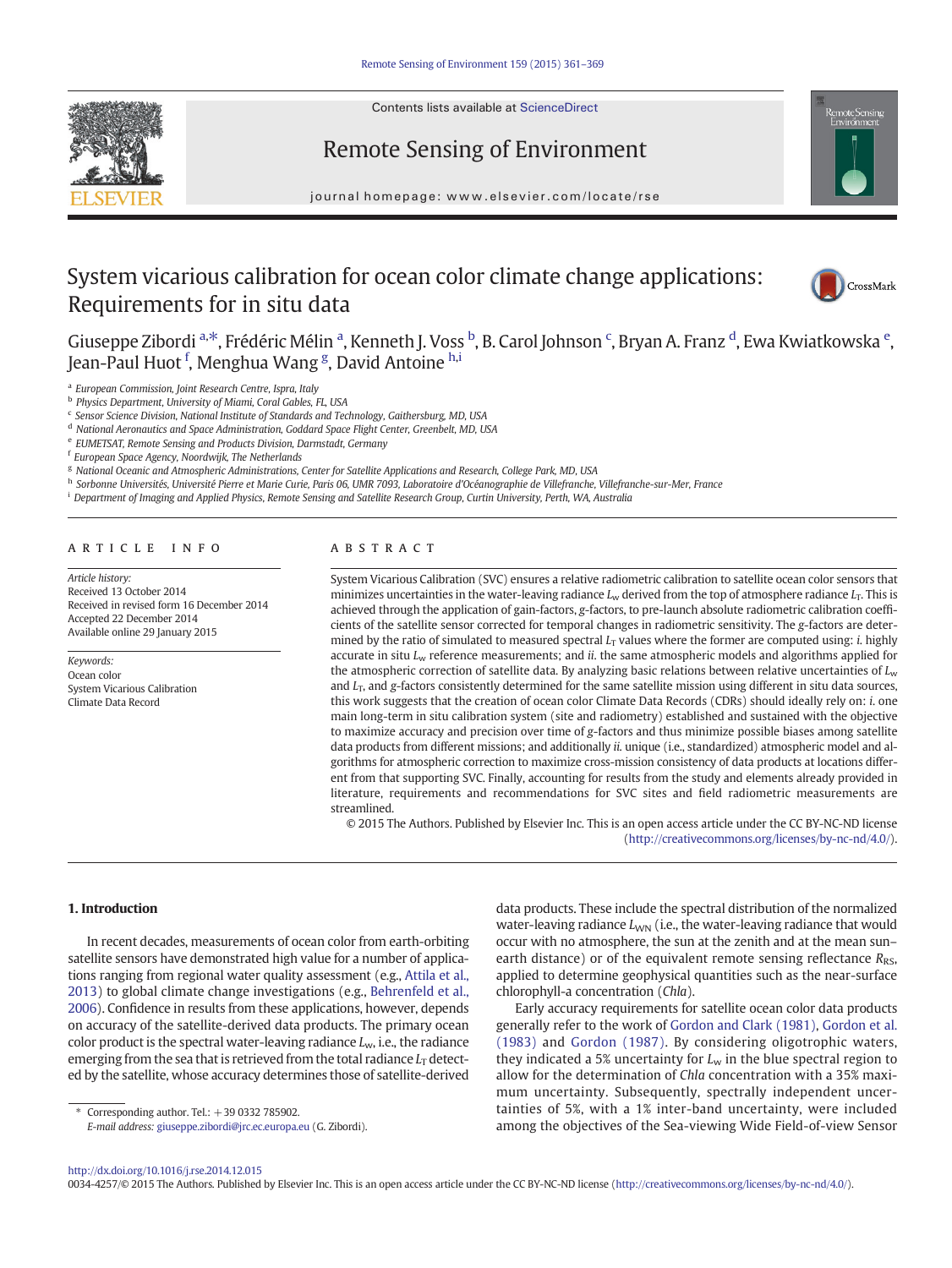(SeaWiFS) mission (Hooker, Esaias, Feldman, Gregg, & McClain, 1982). These target uncertainties were later retained for successive missions and have become a science requirement for the ocean color community.

Achievement of the spectrally independent 5% uncertainty target in satellite-derived  $L_w$  is mostly challenged by the accuracy of the absolute radiometric calibration of satellite optical sensors and additionally by uncertainties in the quantification of the large atmospheric perturbations affecting  $L<sub>T</sub>$ . In particular, current uncertainties of approximately 2-3% (Butler, Johnson, Rice, Brown, & Barnes, 2007, Eplee et al., 2011, Esposito, Xiong, Wu, Sun, & Barnes, 2004) in the absolute radiometric calibration of satellite sensors in the visible spectral region and the additional uncertainties affecting the atmospheric correction process generally larger than a few percent (IOCCG 2010), may lead to large differences among multi-mission  $L_w$  data (Zibordi, Mélin, & Berthon, 2006).

These limitations can be resolved through the so-called System Vicarious Calibration (SVC) that determines vicarious adjustment gain-factors g (hereafter g-factors) for absolute radiometric calibration coefficients of satellite sensors (Gordon, 1998) through simulation of top-of-atmosphere  $L<sub>T</sub>$  using: *i*. highly accurate in situ  $L<sub>w</sub>$  reference measurements; and ii. the same atmospheric models and algorithms as applied for the atmospheric correction of satellite data. The g-factors, determined by the ratio of simulated to measured spectral  $L<sub>T</sub>$  values, aim at minimizing the combined effects of: i. uncertainties due to the absolute pre-flight radiometric calibration and characterization of the satellite sensor after correction for sensitivity change with time; and ii. inaccuracy of the models and algorithms applied in the atmospheric correction to determine  $L_w$  from  $L_T$ . Clearly, the SVC process allows the determination of  $L_w$  with the lowest uncertainty when satellite observation conditions are equivalent to those characterizing the data applied for the calculation of g-factors (i.e., when the mean biases removed through SVC and those affecting the atmospheric correction processes are identical and fully compensate each other). It must be emphasized that the system nature of SVC requires re-computing g-factors after any change in the models or algorithms applied for the atmospheric correction, or any significant change in instrument absolute or temporal calibration knowledge.

By considering uncertainty requirements for satellite-derived  $L<sub>w</sub>$  applicable for the construction of Climate Data Records (CDRs), which serve as core climate benchmark observations, the present work investigates the calibration needs for  $L<sub>T</sub>$  with the objective of discussing requirements for in situ  $L_w$  data suitable for the determination of g-factors.

#### 2. System vicarious calibration requirements

Vicarious calibration broadly refers to the indirect calibration of satellite sensors through simulation of top-of-atmosphere data (Koepke, 1982). Generic vicarious calibration methods based on atmospheric models and algorithms different from those applied for the operational data processing cannot reduce absolute uncertainties in derived radiometric calibration factors below a few percent (IOCCG, 2013). This may lead to very large uncertainties in satellite-derived  $L<sub>w</sub>$  (see Section 2.1). Consequently, unlike SVC that minimizes uncertainties in retrieved  $L_{w}$  (Gordon, 1998), generic vicarious calibration methods are best applied for the quality check of pre-launch absolute radiometric calibrations of satellite ocean color sensors.

In view of supporting the discussion on accuracy and precision needs for g-factors from SVC, the following subsections will review: i. requirements for the construction of CDRs from satellite-derived  $L_w$ ; and *ii*. legacy requirements for in situ  $L<sub>w</sub>$  reference measurements.

### 2.1. Requirements for CDRs of  $L_w$

CDRs of Essential Climate Variables (ECVs) are intended to support climate change investigations through time-series of core benchmark observations with enough accuracy to allow the detection of longterm trends embedded in large natural variations (Leroy, Anderson, & Ohring, 2008).

Requirements for the generation of a CDR of satellite-derived  $L_{WN}$ from  $L<sub>w</sub>$  (WMO 2011), which is the fundamental satellite ocean color ECV, include:

- 1. Radiometric uncertainty lower than 5% in the blue and green spectral regions (downscaled with respect to the spectrally independent 5% uncertainty target listed among the objectives of several ocean color missions);
- 2. Stability better than 0.5% over a decade.

The requirement on uncertainty is essential to understand climatedriven processes and changes, while the requirement on stability is essential to confidently determine long-term changes or trends (Ohring, Wielicki, Spencer, Emery, & Datla, 2005).

As already anticipated, the strict requirement of 5% maximum uncertainty for  $L<sub>w</sub>$  determined from  $L<sub>T</sub>$  at relevant wavelengths, requires the application of SVC. While this need is commonly accepted by the satellite ocean color community, the accuracy and precision required for g-factors for different missions supporting the creation of CDRs appears less consolidated.

To strictly address such a need, the relationship linking uncertainties in  $L_w$  and  $L_T$  is hereafter investigated through the use of the measurement equation. Specifically, in the absence of atmospheric gaseous absorption and sun glint and foam perturbations, the topof-atmosphere radiance  $L<sub>T</sub>$  can be related to  $L<sub>w</sub>$  through the following simplified model

$$
L_{\rm T} = L_{\rm R} + L_{\rm A} + L_{\rm w} t_{\rm d} \tag{1}
$$

where  $L_R$  and  $L_A$  indicate the Rayleigh and aerosol atmospheric radiance contributions, and  $t<sub>d</sub>$  is the diffuse atmospheric transmittance that varies with atmospheric path-length and constituents. By assuming the values of  $L_R$  and  $L_A$  are exactly determined for any given observation condition, following the Guide to the Expression of Uncertainty in Measurement (JCGM, 2008) Zibordi and Voss (2014) provided equations relating absolute uncertainties of  $L_T$ ,  $u(L_T)$ , to those of  $L_w$ ,  $u(L_w)$ , and also linking relative uncertainties  $u(L_T)/L_T$  to  $u(L_w)/L_w$ . In agreement with their work,  $u(L_T)$  and  $u(L_T)/L_T$  are given by

$$
u(L_T) = u(L_w)t_d \tag{2}
$$

and

$$
\frac{u(L_T)}{L_T} = \frac{u(L_w)}{L_w} t_d \frac{L_w}{L_T}.\tag{3}
$$

For the purpose of this study centered on SVC, the uncertainties related to the atmospheric correction process do not influence the determination of  $L<sub>w</sub>$  because both SVC and the atmospheric correction rely on the same robust atmospheric models and algorithms. Thus, to a first approximation Eq. (2) indicates that the absolute uncertainties  $u(L_T)$  and  $u(L_w)$  are solely related by the factor  $t_d$ . Differently, Eq. (3) shows that relative uncertainties  $u(L_T)/L_T$  and  $u(L_w)/L_w$  are additionally related by the ratio  $L_w/L_T$ . Because of this, while the relation between absolute uncertainties only slightly varies with the atmospheric optical properties through  $t<sub>d</sub>$ , the dependence between relative uncertainties is highly variable with both marine and atmospheric optical properties, which affect the term  $t_d \cdot L_w/L_T$ . Thus, while satellite-derived  $L_w$  may exhibit similar absolute uncertainties for data collected over different water types, the corresponding relative uncertainties may largely differ as a function of  $L<sub>w</sub>$  and  $L<sub>T</sub>$ . Considering that requirements for satellite ocean color CDRs are provided in relative terms (e.g., see Ohring et al., 2005; WMO 2011), the following analysis only focuses on relative uncertainties.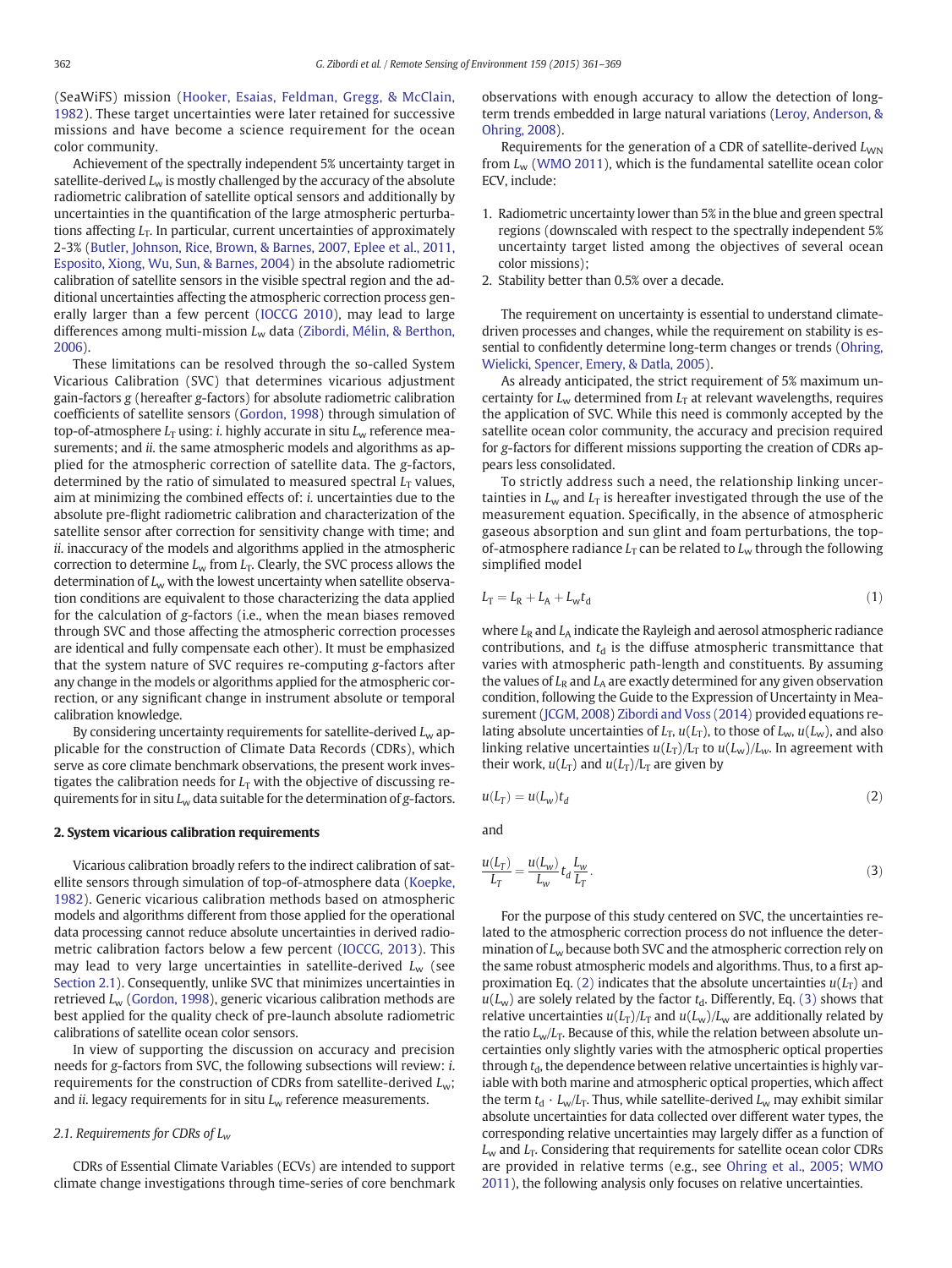Rearranging Eq. (3) as a function of  $u(L_T)/L_T$ , for which a realistic spectrally independent radiometric uncertainty of 2% is assumed together with an ideal value of  $t<sub>d</sub> = 1$ ,  $u(L<sub>w</sub>)/L<sub>w</sub>$  would be approximately 20%, 40% and 200% for  $L_{w}/L_{T}$  equal to 0.10, 0.05 and 0.01, respectively. These uncertainty values, which may tentatively refer to blue, green and red wavelengths in oligotrophic waters, show the impossibility of meeting science requirements when only relying on current absolute radiometric calibration uncertainties, even assuming an exact quantification of the atmospheric perturbations.

Conversely, the application of Eq. (3) assuming  $t<sub>d</sub> = 1$  and a spectrally independent uncertainty of 5% for  $L_w$ , implies values of  $u(L_T)/L_T$  as low as 0.5%, 0.25% and 0.05% for  $L_w/L_T$  equal to 0.10, 0.05 and 0.01, respectively. These values provide an estimate for the required spectral uncertainties of absolute radiometric calibrations for satellite ocean color sensors and further confirm that: i. even assuming that the uncertainties in  $u(L_w)/L_w$  due to atmospheric correction are negligible, the sole uncertainties currently affecting in-flight absolute radiometric calibration are an impediment to meet ocean color science requirements for CDRs; and that ii. SVC is the only viable alternative to overcome limitations due to uncertainties in absolute radiometric calibration and atmospheric correction. It is additionally observed that, even accounting for future developments in absolute radiometric calibration, that are expected to considerably reduce uncertainties (Cramer, Lykke, Woodward, & Smith, 2013; Levick et al., 2014), SVC will still remain an essential component of any ocean color mission to minimize effects of inaccurate atmospheric corrections.

#### 2.2. Legacy requirements for SVC sites and data

Early indications on the appropriateness of SVC sites for global missions (mostly derived from Gordon (1998)) include:

- i. Cloud free, very clear and maritime atmosphere with aerosol optical thickness  $\tau_a$  < 0.1 in the visible, which maximizes the potential number of satellite and in situ coincident data (i.e., matchups) and additionally optimizes the performance of the atmospheric correction process;
- ii. Horizontally uniform  $L_w$  over spatial scales of a few kilometers to increase the comparability between satellite and in situ data at different spatial resolutions;
- iii. Mesotrophic waters to minimize the effects of in situ  $L<sub>w</sub>$  measurement uncertainties in the blue spectral region (this requirement has been considered less stringent with respect to the previous two, leading to consider oligotrophic waters as an appropriate alternative);
- iv. Coincident aerosol measurements to assess the atmospheric correction process.

In situ  $L<sub>w</sub>$  data applicable for SVC are expected to have low uncertainty through the application of state-of-the-art instrumentation, data reduction and quality assurance/control. Indications, mostly derived from Clark et al. (2003), include the need for:

- i. Hyper-spectral measurements to cover any ocean color spectral band regardless of its center-wavelengths and spectral responses;
- ii. Fully characterized in situ radiometers to minimize uncertainties and allow their comprehensive quantification;
- iii. Traceability of data to the International System of Units (SI) to ensure consistency with community shared measurement methods and standards.

Also, in the case of global data products contributing to the construction of CDRs, SVC should be applied using in situ  $L<sub>w</sub>$  from measurement sites representative of the most common satellite observation conditions, i.e., the world oceans. The determination of regional g-factors has also been proposed for areas exhibiting unique optical features (Franz, Bailey, Werdell, & McClain, 2007). It is, however, recognized that this solution is mostly intended to support local applications where accurate in situ  $L<sub>w</sub>$  data exist.

Ultimately, the limited number of highly accurate in situ data and their high costs challenge SVC at large. This has generated debates on the suitability of a number of data sources for SVC and also motivation for various studies to explore legacy requirements. These studies have produced a number of g-factors for the same satellite sensor relying on equivalent versions of the atmospheric correction code, but using  $L<sub>w</sub>$  from different sources. As will be shown later, results offer the great opportunity to investigate differences among actual g-factors in view of discussing implications for the creation of CDRs.

#### 3. Literature data

Among in situ systems specifically designed to support SVC for satellite ocean color sensors, only two ensured almost continuous data collection across a number of satellite ocean color missions. These are: i. the Marine Optical Buoy (MOBY) developed by the National Oceanic and Atmospheric Administration (NOAA) and the National Aeronautics and Space Administration (NASA) for the SeaWiFS and the Moderate Resolution Imaging Spectroradiometer (MODIS) (Clark et al., 1997); and ii. the Buoy for the Acquisition of a Long-Term Optical Time Series (Bouée pour L'acquisition de Séries Optiques à Long Terme, BOUSSOLE), developed for the Medium Resolution Imaging Spectrometer (MERIS) by the Laboratoire d'Océanographie de Villefranche (LOV) in collaboration with a number of agencies (Antoine et al., 2008).

Aside from MOBY and BOUSSOLE (Bailey, Hooker, Antoine, Franz, & Werdell, 2008, Eplee et al., 2001, Franz et al., 2007), a number of alternative data sources were considered for SVC of SeaWiFS data (see Table 1). These included in situ data sets obtained by combining measurements from a variety of instruments and reduction schemes (Bailey et al., 2008), data from specific coastal areas commonly applied for regional investigations (Mélin & Zibordi, 2010), as well as modeled data (Werdell, Bailey, Franz, Morel, & McClain, 2007). Derived g-factors, consistently determined by applying the scheme detailed in Franz et al. (2007) and the SeaWiFS Data Analysis System (SeaDAS, Fu et al., 1996) software package (version 5), are summarized in Table 2.

In agreement with Franz et al. (2007) and with specific reference to SeaWiFS center-wavelengths, g-factors are assumed fixed and equal to unity at 865 nm, while the value at 765 nm is computed by imposing a pure maritime aerosol model for locations in the oligotrophic gyres of the southern hemisphere. Spectral g-factors in the visible, which are those listed in Table 2, are successively determined from the average of individual factors computed imposing in situ reference waterleaving radiances as target values for the satellite-derived  $L<sub>w</sub>$ . It is important to note that the averaging reduces the effects of random contributions to uncertainties in g-factors, but it does not remove the effects of any bias.

Recalling that unity g-factors indicate no correction, the values in Table 2 exhibit high consistency with differences generally within a few tenths of percent. The standard deviation,  $\sigma_{\rm g}$ , gives an indication of the precision affecting the SVC process as mostly resulting from in situ radiometer stability or varying observation conditions. It is noted that the number of matchups used for SVC in all cases is larger than the approximate 40 estimated by Franz et al. (2007) to determine sufficiently precise g-factors for SeaWiFS using MOBY data. However, it is expected that such a number, implicitly referred to SeaWiFS-MOBY matchups, may change when considering observation conditions different from those offered by the MOBY site or satellite sensor performances different from those of SeaWiFS.

General elements on the various data sources utilized for the determination of the g-factors listed in Table 2 are summarized in the following sub-sections.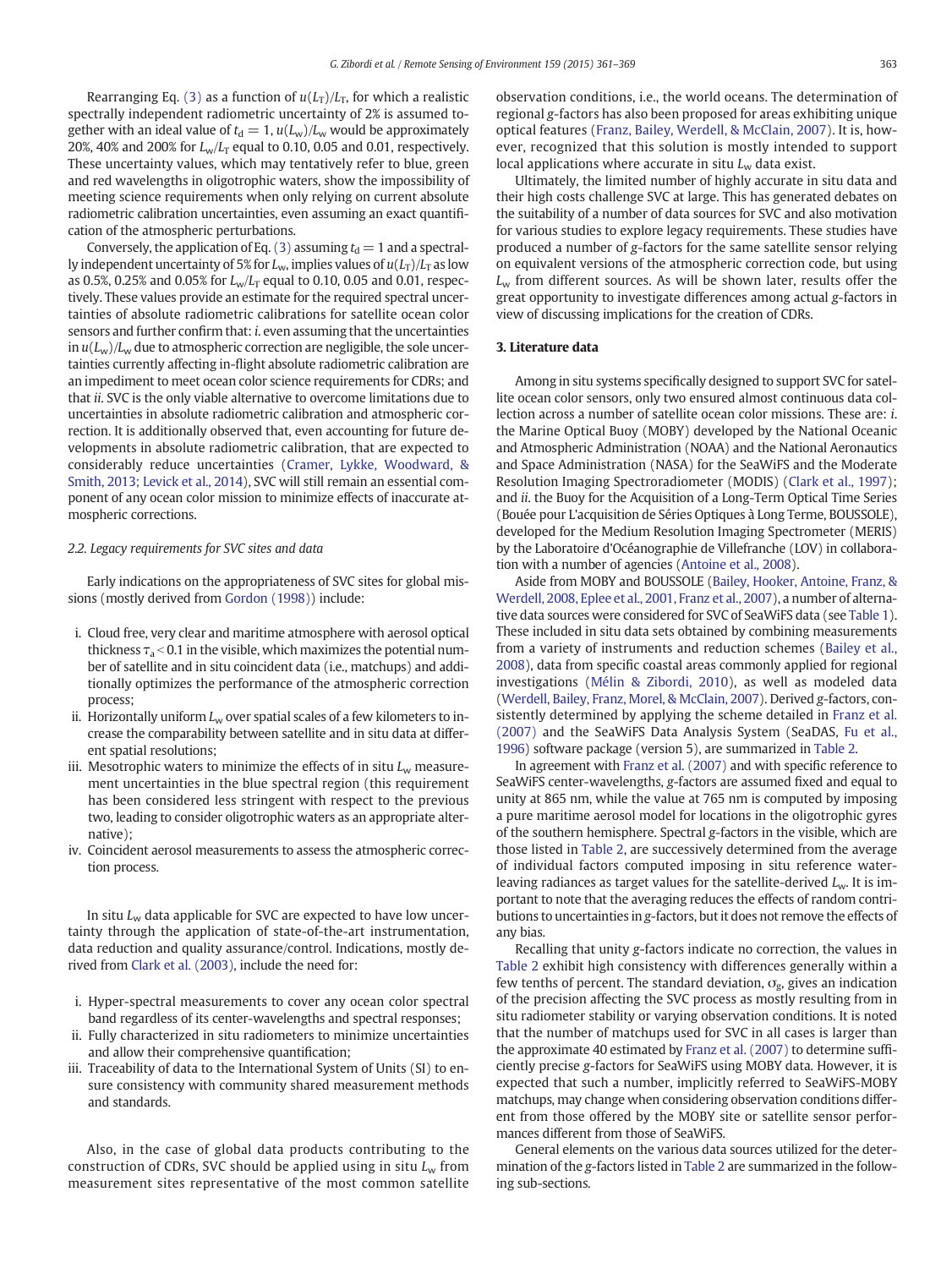#### Table 1

General elements on the various sources utilized for SVC of SeaWiFS data: measurement method, spectral features and site location (see text for additional details).

|                                                                                                                                                                                                                                                                                                                                                          | Pacific Ocean (Hawaii)                                                                                                  |
|----------------------------------------------------------------------------------------------------------------------------------------------------------------------------------------------------------------------------------------------------------------------------------------------------------------------------------------------------------|-------------------------------------------------------------------------------------------------------------------------|
| <b>MOBY</b><br>In-water, fixed depths<br>Hyper-spectral<br>Reduced resolution<br>In-water, fixed depths<br>MOBY-MS<br>In-water, fixed depths<br><b>BOUSSOLE</b><br>Multi-spectral<br>Various<br><b>NOMAD</b><br>Various<br>AAOT<br>Multi spectral<br>Above-water<br>User definable<br>Modeled<br>HOT-ORM<br>Modeled<br>User Definable<br><b>BATS-ORM</b> | Pacific Ocean (Hawaii)<br>Ligurian Sea<br>Various<br>Adriatic Sea<br>Pacific Ocean (Hawaii)<br>Atlantic Ocean (Bermuda) |

#### 3.1. MOBY and MOBY-MS

Since 1997, MOBY has been deployed approximately 11 nautical miles from Lanai (Hawaii) in 1200 m water depth (Clark et al., 1997, Clark et al., 2002). The site was selected based on requirements for an ideal SVC location and accounting for the need to ensure economical and convenient access to shore facilities.

The main components of the MOBY system are:  $i$ , a spar buoy tethered to a moored buoy; and *ii*. a hyper-spectral radiometer operating in the 340–955 nm spectral region with 1 nm resolution, coupled via fiber optics to a number of radiance and irradiance collectors. These collectors ensure measurements of in-water downward irradiance and upwelling radiance at 1, 5 and 9 m depth. Above-water downward irradiance is additionally measured at 2.5 m above the sea surface. The MOBY radiometer system undergoes regular characterizations and calibrations to guarantee high accuracy and traceability of data to the US National Institute of Standards and Technology (NIST). Internal system sources allow daily monitoring of radiometric stability. By statistically combining uncertainty contributions including those related to the calibration source and its transfer, radiometric stability during deployments, and environmental effects, Brown et al. (2007) showed the capability of reducing uncertainties to approximately 3% in the 412–666 nm spectral interval for upwelling radiance  $L<sub>u</sub>$  used to determine Lw.

A total of 166 MOBY-SeaWiFS matchups fulfilling strict SVC criteria (Bailey & Werdell, 2006, Franz et al., 2007) over a 7-year period, were applied by Bailey et al. (2008) to produce the SeaWiFS g-factors. Criteria for the inclusion of SeaWiFS data resulting from the average of  $L<sub>w</sub>$  values from the  $5 \times 5$  pixels centered at the MOBY site, are: no processing flag raised (e.g., indicating cloud contamination, glint perturbations, navigation problems or failure of the atmospheric correction); satellite viewing angle less than 56°; sun zenith angle less than 70°; Chla lower than 0.2  $\mu$ g l<sup>-1</sup>;  $\tau$ <sub>a</sub> in the near infrared lower than 0.15; and coefficient of variation less than 0.15 for  $L_{WN}$  in the blue-green spectral regions and for  $\tau_a$  in the near-infrared. It is anticipated that similar matchup selection criteria were applied to the other datasets included in this review.

The qualified matchups were constructed by convolving MOBY hyperspectral  $L<sub>w</sub>$  data with the actual SeaWiFS spectral band responses. Bailey et al. (2008) also considered the parallel case of MOBY  $L<sub>w</sub>$  averaged over 10 nm bandwidths with center-wavelengths corresponding to those of SeaWiFS. These g-factors, referred to as MOBY-Multispectral (MOBY-MS), provide the unique opportunity to look into changes only due to differences in spectral resolution. In fact the radiometer system and measurement conditions are exactly the same for both hyperspectral and derived multispectral data.

#### 3.2. Boussole

BOUSSOLE, operated in the Ligurian Sea since 2003, has been deployed at approximately 32 nautical miles from the coast in 2440 m water depth and relies on a moored buoy optimized to maximize its vertical stability and minimize the shading effects of its superstructure (Antoine, Guevel, et al., 2008). Optical instrumentation on the buoy includes 7-band commercial radiometers with 10 nm bandwidth in the 400–700 nm spectral region. In-water upwelling radiance, upward irradiance, and downward irradiance are measured with radiometers deployed at 4 and 9 m depths, while the downward irradiance is also measured at 4 m above the sea surface. Spectrally independent uncertainty values of approximately 6% have been declared for the normalized remote sensing reflectance determined from  $L_{w}$  (Antoine et al., 2008). Since 2008, BOUSSOLE is also equipped with hyperspectral radiometers to measure the in-water upwelling radiance and downward irradiance, and the above-water downward irradiance. Data from these instruments, which are not part of this study, will be relevant for vicarious calibration activities of future missions.

A significant difference characterizes the extrapolation methods applied to subsurface radiometric data from MOBY and BOUSSOLE. While MOBY values are simply determined from the linear fit of logtransformed radiometric measurements with respect to depth, BOUSSOLE sub-surface values result from the propagation of the 4 and 9 m depth values to the surface through models. This latter data reduction scheme, requiring estimates of Chla, takes into account Raman effects and the related nonlinearity of the log-transformed radiometric measurements with depth. Differences between the linear fits of logtransformed radiometric measurements and modeled values, are within a few percent at 412 nm but increase up to several tens percent at 670 nm (Antoine, D'Ortenzio, et al., 2008).

Table 2

Values of g-factors (g) and related standard deviations ( $\sigma_{\rm g}$ ) determined for SeaWiFS at its center-wavelengths. N indicates the number of matchups used for their determination, and Y the approximate number of measurement years.

| <b>MOBY<sup>a</sup></b><br>0.009<br>0.009<br>66<br>.0368<br>1.0132<br>0.9918<br>0.009<br>0.9729<br>0.009<br>0.008<br>0.9982<br>0.9993                                                                                                                                                                                                                                                                            | 0.007                    |
|------------------------------------------------------------------------------------------------------------------------------------------------------------------------------------------------------------------------------------------------------------------------------------------------------------------------------------------------------------------------------------------------------------------|--------------------------|
| MOBY-MS <sup>a</sup><br>0.009<br>0.9949<br>0.009<br>166<br>.0401<br>1.0136<br>0.009<br>0.008<br>0.9937<br>0.9958                                                                                                                                                                                                                                                                                                 | 0.9691<br>0.009<br>0.007 |
| 46 <sup>c</sup><br><b>BOUSSOLE</b> <sup>a</sup><br>.0402<br>0.005<br>0.9961<br>0.9672<br>1.0129<br>0.027<br>0.031<br>0.021<br>0.033<br>.0015<br>1.0007<br>0.9967<br>NOMAD <sup>a</sup><br>1.0135<br>0.9693<br>.0395<br>0.013<br>0.9962<br>0.013<br>64<br>0.013<br>0.017<br>0.9989<br>0.014                                                                                                                       | 0.006<br>0.009           |
| <b>AAOT</b><br>0.9969<br>.0425<br>0.022<br>99<br>0.012<br>0.9977<br>0.019<br>0.9819<br>1.0143<br>0.018<br>1.0034<br>0.014<br>.0086<br>0.9879<br>HOT-ORM <sup>c</sup><br>-76<br>.0300<br>0.015<br>0.9979<br>0.008<br>0.009<br>0.9718<br>0.012<br>0.009<br>1.0046<br>BATS-ORM <sup>o</sup><br>1.0020<br>0.9814<br>$24^{\circ}$<br>0.018<br>0.9731<br>0.011<br>1.0016<br>.0345<br>0.016<br>0.013<br>0.9941<br>0.011 | 0.020<br>0.006<br>0.006  |

Bailey et al. (2008).

**b** Mélin and Zibordi (2010).

 $c$  Werdell et al. (2007).

<sup>d</sup> 5 matchups at 412 nm, only.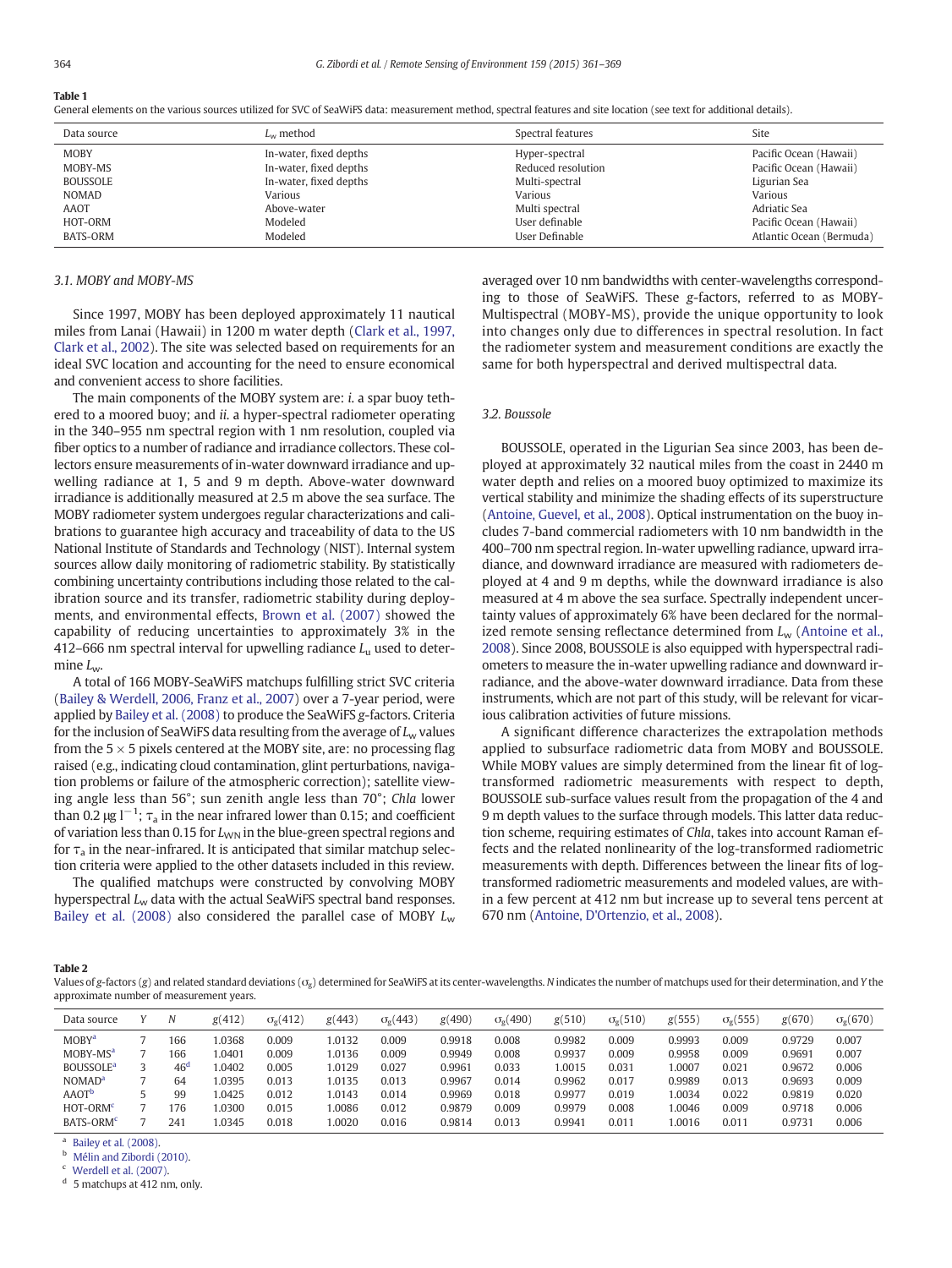BOUSSOLE data were also considered by Bailey et al. (2008) for the determination of SeaWiFS g-factors. Specifically, 46 matchups were identified from approximately a 3-year data record by relaxing the inclusion criteria on Chla (0.25 instead of 0.20 μg l<sup>−1</sup>). However, only 5 matchups were available for the 412 nm center-wavelength due to unavailability of that spectral band during some deployments.

#### 3.3. Nomad

The NASA bio-Optical Algorithm Data set (NOMAD, Werdell & Bailey, 2005) includes multi-site and multi-source data resulting from the reprocessing and strict quality control of radiometric measurements from the SeaWiFS Bio-Optical Archive and Storage System (SeaBASS). The variety of measurement methods, instruments, calibration and also data reduction schemes, make it difficult to assign well-defined uncertainties to the NOMAD radiometric data set.

The SeaWiFS g-factors determined from NOMAD (Bailey et al., 2008) were computed using 64 matchups fulfilling SVC selection criteria — out of a total of 1039. These field radiometry data result from overall 3475 quality controlled measurements out of 15400 from 1350 field campaigns included in SeaBASS. These numbers clearly indicate the difficulty of supporting SVC with in situ  $L<sub>w</sub>$  data from repositories constructed for applications more focused on validation and development rather than vicarious calibration.

#### 3.4. AAOT

In contrast with MOBY and BOUSSOLE data, which are collected with systems specifically designed to support SVC, time-series data from a number of globally distributed coastal sites established to support satellite ocean color validation activities are accessible through the Ocean Color component of the Aerosol Robotic Network (AERONET-OC, Zibordi et al., 2009). AERONET-OC field radiometers perform multispectral  $L<sub>w</sub>$  measurements at a number of ocean color bands with center-wavelengths in the 410–1020 nm spectral region and 10 nm bandwidth. Data collection, reduction and quality control rely on standardized methods (Zibordi et al., 2009) assuring crosssite consistency to data products. Among AERONET-OC sites, the Acqua Alta Oceanographic Tower (AAOT, often indicated as 'Venise'), located in the northern Adriatic Sea at approximately 8 nautical miles from the main land, since 2002 has provided an almost uninterrupted series of data largely applied for the validation of multimission ocean color radiometric data (e.g., Mélin et al. 2011, Zibordi & Voss, 2014, Zibordi et al., 2006). Uncertainties of 5% in the blue-green and 8% in the red spectral regions have been quantified for the AAOT fully quality assured normalized water-leaving radiance determined from  $L_{w}$  (Gergely & Zibordi, 2014).

AERONET-OC data from the AAOT were used by Mélin and Zibordi (2010) for the determination of regional SeaWiFS g-factors. Specifically, 99 qualified matchups were identified from a 5-year data set by relaxing some selection criteria (e.g., accepting Chla up to 3  $\mu$ g l<sup>-1</sup> and coefficient of variation up to 0.20 in the blue-green spectral region for satellite data). A particular effort was devoted to correct in situ  $L<sub>w</sub>$  spectra for the effects of differences in center-wavelengths with respect to SeaWiFS bands.

Results from the study give insight on the relevance of coastal vicarious calibration sites for regional investigations and additionally provide elements to evaluate their suitability for global applications. Still, the spatial and inter-annual variability of both atmospheric and water optical properties in the region do not support the selection of the AAOT as a SVC site for the creation of CDRs.

### 3.5. HOT-ORM and BATS-ORM

Ocean Reflectance Models (ORM) are an additional source of radiance spectra (Morel & Maritorena, 2001) expected to be of suitable accuracy for oceanic waters. Even though these models are mostly relevant for bio-optical investigations or as diagnostic tools, their usefulness for SVC has been investigated by Werdell et al. (2007) to verify their fitness for historical satellite ocean color sensors (i.e., CZCS and OCTS) for which an extensive time-series of in situ radiometric measurements do not exist.

The SeaWiFS g-factors determined using ORM methodology include those relying on the Chla time-series from the U.S. Joint Global Ocean Flux Study (JGOFS) Bermuda Atlantic Time-series Study (BATS) and Hawaiian Ocean Time-series (HOT). Specifically, ORM-BATS g-factors were determined using 241 matchups from 1998 to 2004, while ORM-HOT gfactors were computed for the same period with 176 matchups (Werdell et al., 2007). Comprehensive uncertainty estimates for modeled L<sup>w</sup> were not provided.

#### 4. Analysis and discussion

It shall be noted that the g-factors in Table 2 were determined with an earlier version of the SeaDAS processor (i.e., version 5) based on an atmospheric model and pre-launch absolute calibration factors (specifically at 412 nm) different from those currently in use. Because of this, the g-factors in Table 2 need to be considered outdated for present SeaWiFS data processing. Still, they are the result of a unique combination of investigations and remain a convenient data set to explore effects of differences among g-factors in the creation of CDRs. Making use of these data, the following analysis focuses on percent differences between g-factors determined from MOBY data,  $g^{MOBY}$ , and those from other data sources, g, computed as

$$
\Delta g = 100 \frac{g - g^{\text{MOBY}}}{g^{\text{MOBY}}}.
$$
\n
$$
\tag{4}
$$

The choice of the g-factors from MOBY as the reference is justified by its ideal location (exhibiting oligotrophic waters and maritime aerosol, in addition to annual cycles of small amplitude) and an extensive characterization of field radiometers and careful examination of radiometric uncertainties. This choice, however, has not to be interpreted as implicitly advocating the use of MOBY for SVC of any satellite ocean color mission.

For completeness it is also mentioned that the HOT-ORM and BATS-ORM g-factors included in Table 2, were discussed by Werdell et al. (2007) with respect to the older MOBY g-factors determined by Franz et al. (2007) on the basis of 150 match-ups. Those g-factors exhibit spectrally averaged differences of  $-0.09\%$  with respect to the more recent values by Bailey et al. (2008) used in the current analysis. Still, the changes in the values of Δg for HOT-ORM and BATS-ORM resulting from the application of the g-factors from Franz et al. (2007) instead of those from Bailey et al. (2008), does not affect the following discussion and conclusions.

The Δg values in Table 3 from the same data source (i.e., inter-band) or across data sources (i.e., intra-band) are generally lower than  $\pm$  0.5%.

At a first scrutiny, the values of Δg determined for the AAOT and HOT-ORM appear to slightly differ from those determined for a more ideal site like BOUSSOLE or from a very large pool of data like NOMAD. Also interesting are the values of Δg determined for MOBY-MS, which clearly indicate the appreciable effects of non-matching spectral bands or SeaWiFS out-of-band responses, and consequently the importance of in situ hyperspectral  $L_w$  data.

Excluding HOT-ORM and BATS-ORM, the values of Δg exhibit high intra-band consistency between 412 and 490 nm, while they show a larger spread between 510 and 670 nm. Excluding a few spectral values particularly from HOT-ORM (i.e., 412 nm), BATS-ORM (i.e., 443 and 490 nm), AAOT (i.e., 412 and 670 nm) and BOUSSOLE (i.e., 670 nm),  $\Delta$ g is generally lower than  $\pm$  0.5% for all the data sources.

In view of more quantitatively investigating differences in g-factors, Eq. (3) is applied to compute  $u(L_T)/L_T$  as a function of  $u(L_w)/L_w$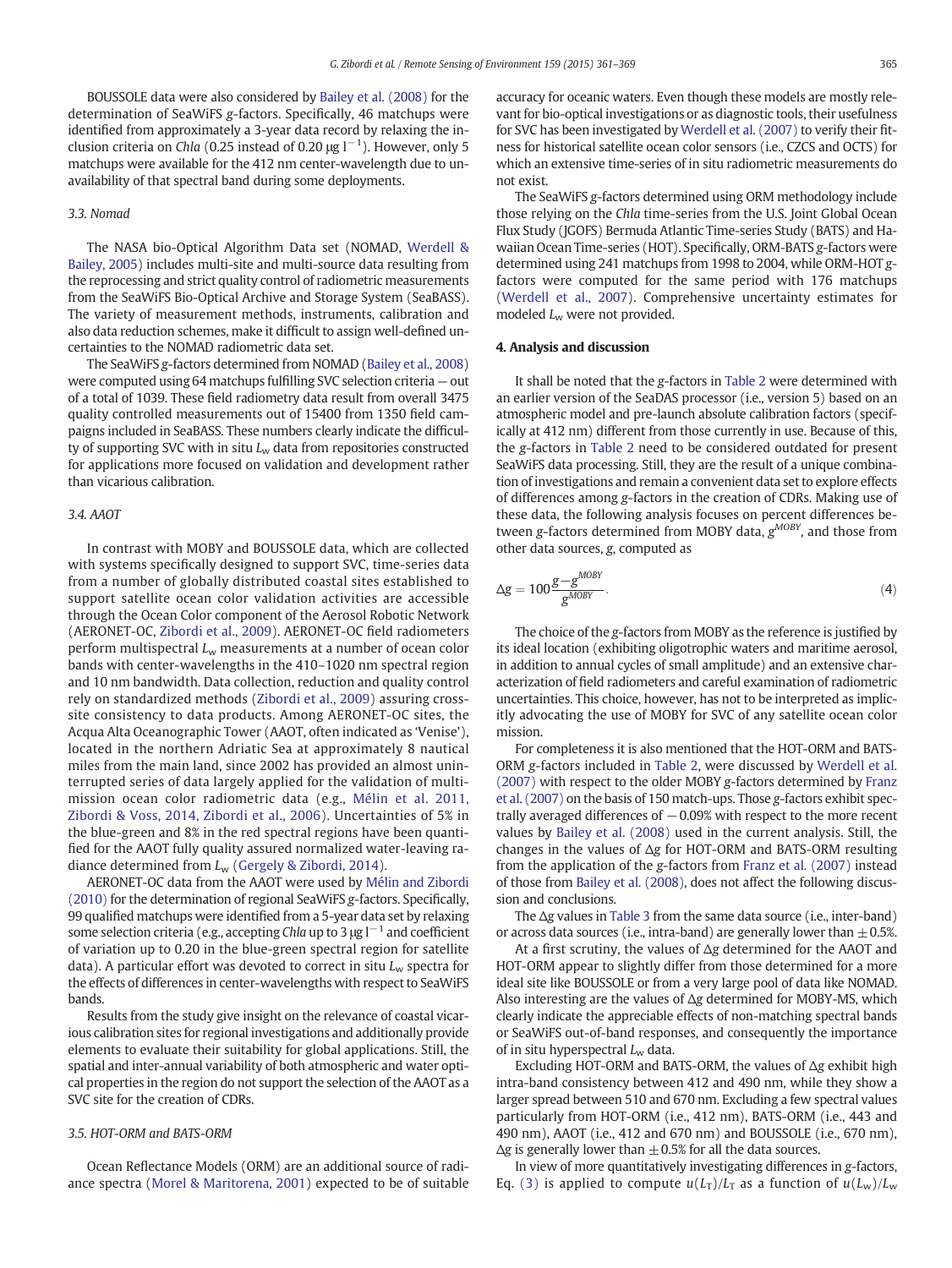#### Table 3

Relative percent differences Δg between SeaWiFS g-factors at different centerwavelengths determined using Eq. (4) applied to data in Table 2. The values in bold indicate  $\Delta$ g exceeding  $\pm$  0.3% in the blue-green spectral regions and  $\pm$  0.1% in the red.

| Data source     | $\Delta g$ (412) | $\Delta$ g (443) | $\Delta$ g (490) | $\Delta$ g (510) | $\Delta$ g (555) | $\Delta$ g (670) |
|-----------------|------------------|------------------|------------------|------------------|------------------|------------------|
| MOBY-MS         | $+0.32$          | $+0.04$          | $+0.31$          | $-0.45$          | $-0.35$          | $-0.39$          |
| <b>BOUSSOLE</b> | $+0.33$          | $-0.03$          | $+0.43$          | $+0.33$          | $+0.14$          | $-0.59$          |
| <b>NOMAD</b>    | $+0.26$          | $+0.03$          | $+0.49$          | $-0.20$          | $-0.04$          | $-0.37$          |
| AAOT            | $+0.55$          | $+0.11$          | $+0.51$          | $-0.05$          | $+0.41$          | $+0.93$          |
| HOT-ORM         | $-0.66$          | $-0.45$          | $-0.39$          | $-0.03$          | $+0.53$          | $-0.11$          |
| <b>BATS-ORM</b> | $-0.22$          | $-1.11$          | $-1.05$          | $-0.41$          | $+0.23$          | $+0.02$          |

accounting for actual mean spectral values of the term  $t_d \cdot L_w/L_T$  determined using 1997–2010 SeaWiFS data for three different locations: the MOBY site in the Pacific Ocean with mean satellitederived Chla of 0.08  $\pm$  0.02 μg l<sup>-1</sup> representing oligotrophic waters (O); the BOUSSOLE site in the Ligurian Sea with mean Chla of  $0.36 \pm 0.37$  μg l<sup>-1</sup> representing mesotrophic waters (M); and the AAOT coastal site in the northern Adriatic Sea with mean Chla of  $1.74 \pm 1.40$  μg l<sup>-1</sup> representing coastal waters moderately dominated by sediments (C). When considering all three water types (see Fig. 1),  $t_d$  ·  $L_w/L_T$  exhibits a large range of mean values spanning from approximately 0.07-0.14 at 490 nm, 0.06-0.22 at 555 nm and 0.01-0.12 at 670 nm. These differences are mostly due to site dependent changes in  $L_w$  and  $L_A$ , both contributing to  $L_T$  (see Eq. (1)).

As already stated in Section 2.1, the following analysis assumes the uncertainties related to the atmospheric correction process do not affect the determination of satellite-derived  $L_w$  because of the use of the same atmospheric models and algorithms for SVC and for atmospheric correction.

Fig. 2 summarizes results from the application of Eq. (3) using identical spectrally independent relative uncertainties for in situ  $L<sub>w</sub>$ (i.e., 5%). The derived values of  $u(L_T)/L_T$  exhibit a significant spectral dependence and, as expected, are smaller when  $t_d \cdot L_w/L_T$  is smaller (i.e., in correspondence with the lower values of  $L_w$ ). Specifically, the lowest  $u(L_T)/L_T$  are observed for mesotrophic waters with values included in the range of approximately 0.2-0.5% in the blue-green spectral regions, and dropping below 0.1% at 670 nm. The values observed for the oligotrophic waters are higher in the blue spectral region with values approaching 0.7%. In agreement with the higher values of  $L_w$ ,  $u(L_T)/L_T$  computed for the coastal waters reach 1.1% at 555 nm and 0.6% at 670 nm. It is mentioned that differences in the observation conditions at the various sites or in the spectral values of  $u(L_w)/L_w$ , may lead to  $u(L_T)/L_T$  different from those presented in Fig. 2. Additionally, the relative combined uncertainty value of  $L<sub>T</sub>$  determined from a number N of in situ  $L_w$  data obtained with



**Fig. 1.** Spectral values of  $t_d \cdot L_w/L_T$  for oligotrophic (O), mesotrophic (M) and coastal (C) waters. Mean values and standard deviations  $\sigma$  (indicated by the vertical error bars), result from the analysis of 814, 1487 and 1045 SeaWiFS data extractions, respectively. The center-wavelengths between spectra have been shifted by  $\pm 2$  nm to increase readability.



Fig. 2. Relative uncertainties  $u(L_T)/L_T$  determined assuming a spectrally independent 5% uncertainty value for  $L_w$  with the mean values of  $t_d \cdot L_w/L_T$  given in Fig. 1 for different water types: oligotrophic (O), mesotrophic (M) and coastal (C). The vertical bars refer to values determined with  $t_d \cdot L_w/L_T \pm \sigma$ .

equivalent observation conditions would decrease with respect to the value of  $u(L_T)/L_T$  from an individual  $L_w$  due to the statistical averaging of the random component of uncertainties.

Rearranging Eq.  $(3)$ , relative uncertainties in satellite-derived  $L<sub>w</sub>$  can be investigated as a function of  $u(L_T)/L_T$ . By assigning a spectrally independent value of 0.3% to  $u(L_T)/L_T$  (i.e., a value that occurs often for  $|\Delta g|$  in Table 3), results displayed in Fig. 3 indicate that the 5% uncertainty requirement in satellite-derived  $L<sub>w</sub>$  generally cannot be met in the red for oligotrophic and mesotrophic waters, and is challenging in the blue mostly at 412 nm for mesotrophic and coastal waters. Because of this, the 0.3% value assigned to  $u(L_T)/L_T$ , could be considered a rough upper threshold for the uncertainties of g-factors allowing to meet the 5% science requirement for  $u(L_w)/L_w$  in the blue-green spectral regions. The same  $u(L_w)/L_w$  values displayed in Fig. 3 also indicate that the application to different missions of g-factors determined with independent in situ data sources and exhibiting typical differences of 0.3% in the blue-green spectral regions with respect to the values obtained with an identical in situ data source, may introduce mission dependent biases of several percent in multi-mission CDRs. These biases would hinder stability requirements in satellite-derived products even when applying the same atmospheric correction code to the processing of data from different missions. This result is confirmed by practical assessments presented in Werdell et al. (2007) showing that for deep waters  $\Delta g \sim 0.3\%$ may lead to biases of  $4\%$  in  $L<sub>w</sub>$  at 555 nm.

In addition, the spectral differences affecting the values of Δg from the same data source or across data sources (see Table 3), may lead to significant spectral inconsistencies in CDRs. These inconsistencies (i.e., substantial inter-band spectral changes of  $\Delta$ g) would affect the



Fig. 3. Relative uncertainties  $u(L_w)/L_w$  determined assuming a spectrally independent 0.3% uncertainty value for  $L_T$  and the mean values of  $t_d \cdot L_w/L_T$  given in Fig. 1 for different water types: oligotrophic (O), mesotrophic (M) and coastal (C). The vertical bars refer to values determined with  $t_d \cdot L_w/L_T \pm \sigma$ .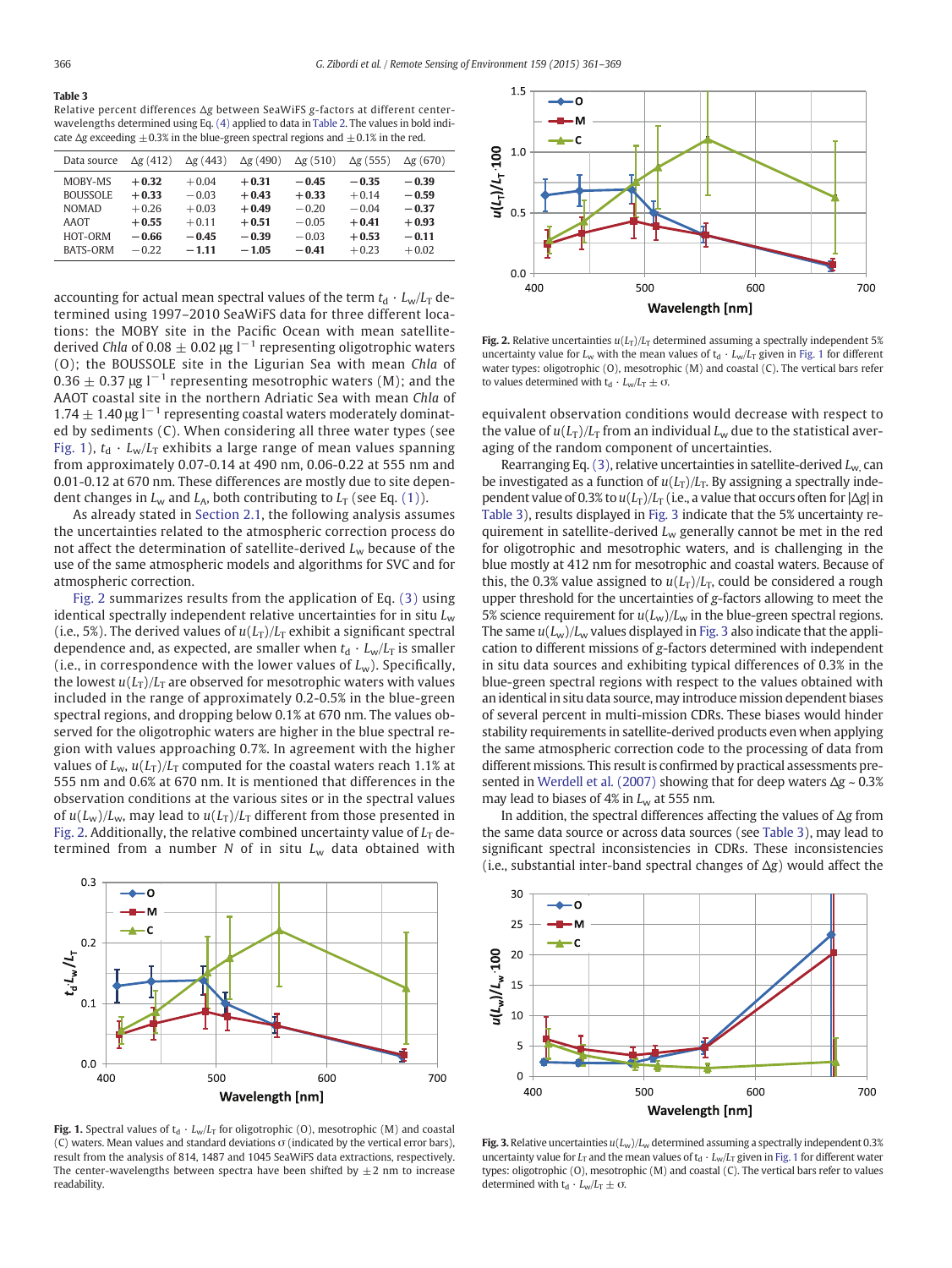capability of meeting the 1% inter-band uncertainty for  $L<sub>w</sub>$  included in some mission objectives and likely the 3% stability requirement for an ECV like Chla (WMO 2011), which is commonly derived from spectral ratios of  $L_w$ .

A statistical index that can be of interest to discuss stability requirements for the construction of CDRs from different satellite missions, is the relative standard error of the mean (RSEM) of g-factors, g, determined from

$$
RSEM = \left(\sigma_g/g\right) / \sqrt{N_y} \tag{5}
$$

with  $\sigma_{\rm g}$  standard deviation of g assumed invariant with time for each considered data source, and  $N_v$  the scaled number of match-ups per decade (i.e.,  $N_v = 10 \cdot N/Y$  where N is the number of actual matchups and Y the number of measurement years).

The scaling of the number of matchups over a decade, that forces the assumption of continuous availability of measurements for each in situ data source during the considered period, is only applied to facilitate the comparability of RSEM values for data which were available for a limited number of years at the time of their application for SVC. Nevertheless, continuous operation and delivery of measurements are required for any in situ SVC data source contributing to the creation of CDRs.

In view of supporting such a discussion on stability requirements through actual numbers, Fig. 4 displays RSEM values computed using the data in Table 2.

The notably low values of RSEM determined with the MOBY and MOBY-MS data suggest high measurement precision likely explained by very stable measurement conditions, systematic calibration and characterization of field radiometers, robust quality assessment of field measurements and quality control of data products. The higher RSEM values resulting from the other data sources are likely explained by a number of factors including (but not restricted to): i. measurement conditions perturbed by time-dependent changes in the marine and atmospheric optical properties or observation geometry; ii. instability of the in situ measurement system when challenged by environmental perturbations during deployments (e.g., bio-fouling) or by variable performance of radiometer systems operated during successive deployments, or even by different measurement methods when considering a combined data set; *iii* or a relatively small of number of matchups  $N_v$ per decade.

The large RSEM values determined for BOUSSOLE, which refer to field radiometric measurements performed during the early deployment phase of the buoy system, are due to large  $\sigma_{\rm g}$  and a relatively small number of matchups. Successive improvements in quality



Fig. 4. Plot of the relative standard error of the mean (RSEM) for the SeaWiFS g-factor given in Table 2 and additionally for MERIS g-factors determined with BOUSSOLE data (i.e., BOUSSOLE-M).

assurance and control of the radiometric measurements have led to a great reduction of  $\sigma_{\rm g}$ . This is shown by the BOUSSOLE-M RSEM values also displayed in Fig. 4, and computed applying recent  $\sigma_{\rm g}$  of g-factors determined for the Medium Resolution Imaging Spectrometer (MERIS). These updated values of  $\sigma_{\rm g}$ , which refer to a 7-year measurement period, vary between 0.006 and 0.012 with N ranging from 15 to 42.

Overall, the previous findings suggest that any element affecting reproducibility of measurements and observation conditions with time, and thus challenging the precision of in situ reference measurements, should be minimized to lessen perturbations affecting the random component of uncertainties for g-factors and thus the stability requirement for CDRs resulting from the combination of multi-mission satellitederived data. In addition, frequent swaps of radiometer systems exhibiting similar measurement uncertainties should be considered an important best practice. In fact, the measurement uncertainties would average over the number of deployments occurring during each satellite mission. This is expected to increase the probability of achieving equivalent precision for g-factors applicable to the processing of satellite data from independent missions.

To conclude, the 0.5% stability requirement over a decade (WMO 2011) entails maximum uncertainties of approximately 0.05, 0.025 and 0.005% in g-factors, assuming generic values of 0.10, 0.05 and 0.01 for the term  $t_d \cdot L_w/L_T$ . These uncertainties are comparable to the RSEM values determined for MOBY in the blue-green spectral regions over a period of approximately 10 years, while they are significantly lower than those determined from the other in situ data sources (see Fig. 4). This result further indicates: i. the need for long-term highly consistent in situ data applicable to SVC in view of minimizing any appreciable perturbation that may affect the determination of g-factors over time for different or successive satellite missions; and ii. caution in using data from sole or multiple sources, which may refer to measurement conditions difficult to reproduce for successive missions.

Additionally, the application of mission-independent atmospheric models and algorithms for the atmospheric correction process is critical.

#### 5. Summary and recommendations

SVC does not literally lead to the absolute radiometric calibration of the satellite sensor. Rather, assuming equivalent observation conditions characterizing both SVC and atmospheric correction processes, SVC forces the determination of satellite-derived  $L<sub>w</sub>$  with an uncertainty comparable to that of the in situ reference  $L_w$  applied for the indirect calibration process. This is achieved through vicarious adjustment gainfactors (i.e., g-factors), which are applied to the top of atmosphere radiances  $L<sub>T</sub>$  after full instrument calibration (e.g., following pre-launch absolute calibration and characterization, and additionally, corrections for temporal changes in radiometric sensitivity as determined through the sensor-specific on-orbit calibration system).

The investigation presented in this work highlights that the relative uncertainty that may affect g-factors, to a first approximation depends on the term  $t_d \cdot L_w/L_T$  and on the uncertainties affecting in situ  $L_w$ data. This finding and differences among g-factors determined for the SeaWiFS spectral bands using various data sources, but relying on the same atmospheric models and atmospheric correction algorithms, provide suggestions on the suitability of in situ  $L<sub>w</sub>$  data sources for SVC devoted to support the construction of CDRs. Specifically, when considering the blue and green center-wavelengths commonly applied for the determination of Chla, satellite-derived  $L<sub>w</sub>$  resulting from the application of g-factors differing by as little as 0.3% can result in spectral biases close to 5%. These biases are several times higher than the 0.5% target stability value per decade indicated for satellite ocean color data products expected to contribute to CDRs. Thus, in view of avoiding inconsistencies in long-term data records resulting from the combination of satellite products from multiple missions, a careful evaluation of sites and in situ measurements supporting SVC is needed. In particular, the determination of g-factors by combining match-ups from multiple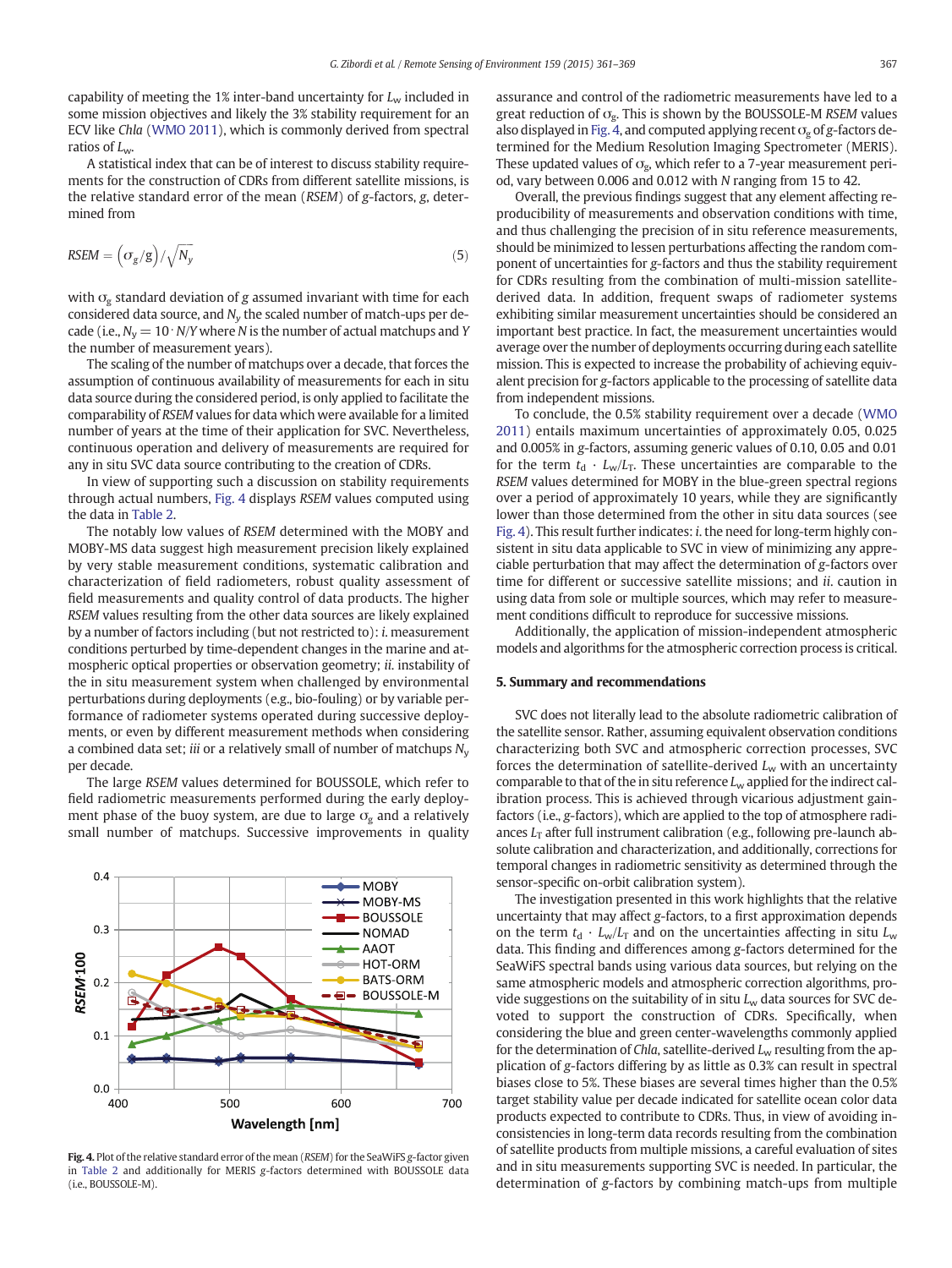sites, which is often a viable solution to shorten the otherwise long time needed to accumulate a relatively large number of matchups satisfying early mission needs or mission-specific objectives, has to be regarded as a potential source of artifacts for CDRs. In fact, even assuming equivalent uncertainties for in situ data from different sources and a single atmospheric correction code, differences in g-factors may result from a diverse performance of the atmospheric correction process at different sites due to differences in satellite observing geometries or marine and atmospheric optical properties. Further, differences in the performance of various in situ radiometer systems may also affect the accuracy and precision of g-factors through those of the in situ  $L<sub>w</sub>$  data and thus also affect the stability requirements of CDRs.

In view of defining strategies for the upcoming satellite ocean color missions, the previous findings and considerations suggest that the creation of ocean color CDRs should ideally rely on: i. one main long-term in situ calibration system (site and radiometry) established and sustained with the objective to maximize accuracy and precision over time of g-factors and thus minimize possible biases among satellite data products from different missions; and ii. unique (i.e., standardized) atmospheric models and algorithms for atmospheric corrections to maximize cross-mission consistency of data products at locations different from that supporting SVC.

Accounting for results from this study and any element already provided in literature, it is expected that an ideal ocean color SVC site should meet the following general requirements:

- 1. Located in a region chosen to maximize the number of high-quality matchups by trading off factors such as best viewing geometry, sun-glint avoidance, low cloudiness, and additionally set away from any continental contamination and at a distance from the mainland to safely exclude any adjacency effect in satellite data;
- 2. Exhibiting known or accurately modeled optical properties coinciding with maritime atmosphere and oligotrophic/mesotrophic waters, to represent the majority of world oceans and minimize relative uncertainties in computed g-factors;
- 3. Characterized by high spatial homogeneity and small environmental variability, of both atmosphere and ocean, to increase precision of computed g-factors.

Any field radiometer system supporting SVC should rely on advanced in situ measurement technologies, data reduction methods and quality assurance/control schemes to minimize relative standard uncertainties in in situ  $L_w$  to within state-of-the-art values. In particular, uncertainty target values should be 3–4% in the bluegreen spectral regions and, even though not relevant for GCOS, tentatively below 5% in the red, with inter-band uncertainties lower than 1%. In particular, accounting for findings from this study and from literature and without advocating the adoption of any existing SVC radiometry system, the fulfillment of the following wide-range requirements for in situ radiometric measurements should be considered of utmost importance:

- i. Hyperspectral field data with sub-nanometer resolution to allow system vicarious calibration of any satellite ocean color sensor regardless of its center-wavelengths and spectral responses, and thus ensure minimization of inter-band uncertainties;
- ii. State-of-the-art absolute calibration traceable to National Metrology Institutes (i.e., tentatively with target standard calibration uncertainty lower than 2% for radiance and stability better than 0.5% per deployment) and comprehensive characterizations of radiometers in terms of linearity, temperature dependence, polarization sensitivity and stray light effects, in view of minimizing measurement uncertainties and allowing for accurate determinations of uncertainty budgets;
- iii. Application of quality assurance/control schemes minimizing effects of measurement perturbations like those (when applicable) due to

infrastructure shading, radiometer self-shading, wave perturbations, bio-fouling, and additionally scheduling regular checks of in situ systems and frequent swap of radiometers, as best practice to maximize long-term accuracy and precision of in situ reference radiometric data;

iv. Data rate ensuring generation of matchups for any satellite ocean color mission with time differences appropriate to minimize variations in bi-directional effects due to changes in sun zenith and daily fluctuations in the vertical distribution of phytoplankton.

In addition to requirements for establishing an ideal SVC site and generating in situ radiometric data with the needed accuracy and precision, the supplementary capability of continuously characterizing both the atmospheric (e.g.,  $\tau_a$ ) and water (e.g., inherent) optical properties would provide additional important elements for the quality assurance of matchups applicable to determine g-factors.

It is reminded that strategies for the construction of CDRs also suggest establishing and maintaining secondary in situ long-term systems with performance equivalent to the main one in terms of data accuracy, precision and measurement conditions. This recommendation is enforced by the fundamental need to allow for redundancy ensuring fault-tolerance to SVC and additionally to provide optimal means for continuous verification and validation of satellite primary data products including the capability to accurately investigate systematic effects induced by different observation conditions (i.e., viewing and illumination geometry, atmosphere and water types).

It is finally mentioned that the need to standardize the atmospheric correction process for multi-mission data contributing to CDRs is a requirement as relevant as the availability of in situ data from one ideal SVC site. This operational need, however, should not be seen as an impediment to further advance atmospheric models and atmospheric correction algorithms.

#### Acknowledgments

The authors would like to express appreciation to the International Ocean Color Coordination Group (IOCCG) for promoting a number of initiatives stimulating discussions on satellite ocean color system vicarious calibration which encouraged this study.

This work is dedicated to the memory of Dennis Clark whose commitment to Ocean Color led to the design, implementation and longterm operation of MOBY.

The contents of this paper reflect the views of the authors and should not be interpreted as an official statement of policy, decision, or position on behalf of any of the organizations mentioned.

#### References

- Antoine, D., D'Ortenzio, F., Hooker, S. B., Bécu, G., Gentili, B., Tailliez, D., et al. (2008). [Assessment of uncertainty in the ocean re](http://refhub.elsevier.com/S0034-4257(14)00507-0/rf0005)flectance determined by three satellite [ocean color sensors \(MERIS, SeaWiFS and MODIS-A\) at an offshore site in the](http://refhub.elsevier.com/S0034-4257(14)00507-0/rf0005) [Mediterranean Sea \(BOUSSOLE project\).](http://refhub.elsevier.com/S0034-4257(14)00507-0/rf0005) Journal of Geophysical Research, 113[\(C7\), C07013.](http://refhub.elsevier.com/S0034-4257(14)00507-0/rf0005)
- Antoine, D., Guevel, P., Deste, J. F., Bécu, G., Louis, F., Scott, A. J., et al. (2008a). [The](http://refhub.elsevier.com/S0034-4257(14)00507-0/rf0135) "BOUSSOLE" [buoy-a new transparent-to-swell taut mooring dedicated to marine op](http://refhub.elsevier.com/S0034-4257(14)00507-0/rf0135)[tics: Design, tests, and performance at sea.](http://refhub.elsevier.com/S0034-4257(14)00507-0/rf0135) Journal of Atmospheric and Oceanic [Technology](http://refhub.elsevier.com/S0034-4257(14)00507-0/rf0135), 25, 968–989.
- Attila, J., Koponen, S., Kallio, K., Lindfors, A., Kaitala, S., & Ylöstalo, P. (2013). [MERIS Case II](http://refhub.elsevier.com/S0034-4257(14)00507-0/rf0010) [water processor comparison on coastal sites of the northern Baltic Sea.](http://refhub.elsevier.com/S0034-4257(14)00507-0/rf0010) Remote [Sensing of Environment](http://refhub.elsevier.com/S0034-4257(14)00507-0/rf0010), 128, 138–149.
- Bailey, S. W., Hooker, S. B., Antoine, D., Franz, B. A., & Werdell, P. J. (2008). [Sources and as](http://refhub.elsevier.com/S0034-4257(14)00507-0/rf0015)[sumptions for the vicarious calibration of ocean color satellite observations.](http://refhub.elsevier.com/S0034-4257(14)00507-0/rf0015) Applied Optics, 47[, 2035](http://refhub.elsevier.com/S0034-4257(14)00507-0/rf0015)–2045.
- Bailey, S. W., & Werdell, P. J. (2006). [A multi-sensor approach for the on-orbit validation](http://refhub.elsevier.com/S0034-4257(14)00507-0/rf0020) [of ocean color satellite data products.](http://refhub.elsevier.com/S0034-4257(14)00507-0/rf0020) Remote Sensing of Environment, 102, 12–23.
- Behrenfeld, M. J., O'Malley, R. T., Siegel, D. A., McClain, C. R., Sarmiento, J. L., Feldman, G. C., et al. (2006). [Climate-driven trends in contemporary ocean productivity.](http://refhub.elsevier.com/S0034-4257(14)00507-0/rf0025) Nature, 444[\(7120\), 752](http://refhub.elsevier.com/S0034-4257(14)00507-0/rf0025)–755.
- Brown, S. W., Flora, S. J., Feinholz, M. E., Yarbrough, M. A., Houlihan, T., Peters, D., et al. (2007). [The Marine Optical BuoY \(MOBY\) radiometric calibration and uncertainty](http://refhub.elsevier.com/S0034-4257(14)00507-0/rf0140)